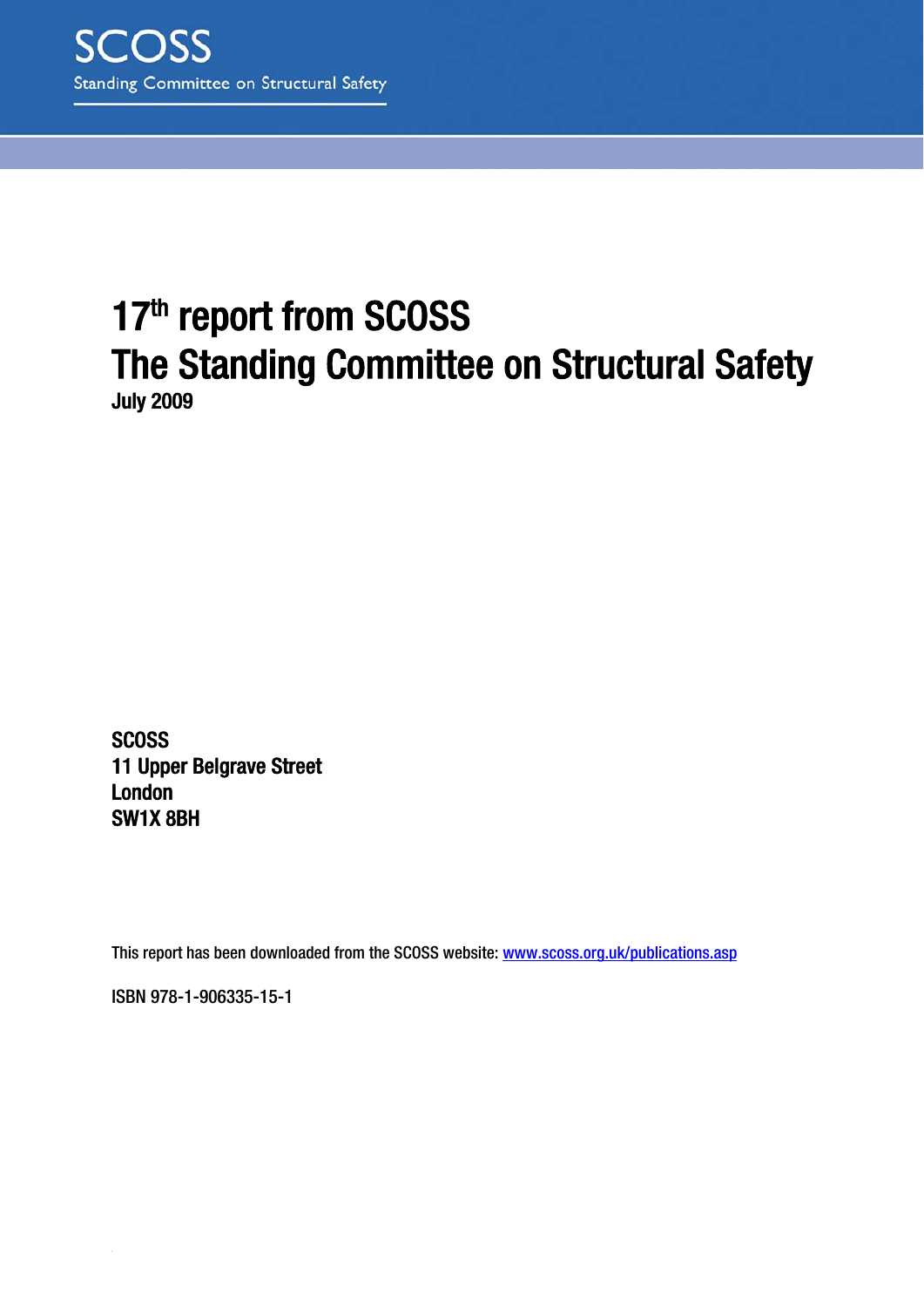# **Contents**

| 3 <sup>1</sup> |                               |  |
|----------------|-------------------------------|--|
| $\overline{4}$ |                               |  |
| 5 <sup>5</sup> |                               |  |
|                | <b>Appendices</b>             |  |
|                | A Mamharchin of the Committee |  |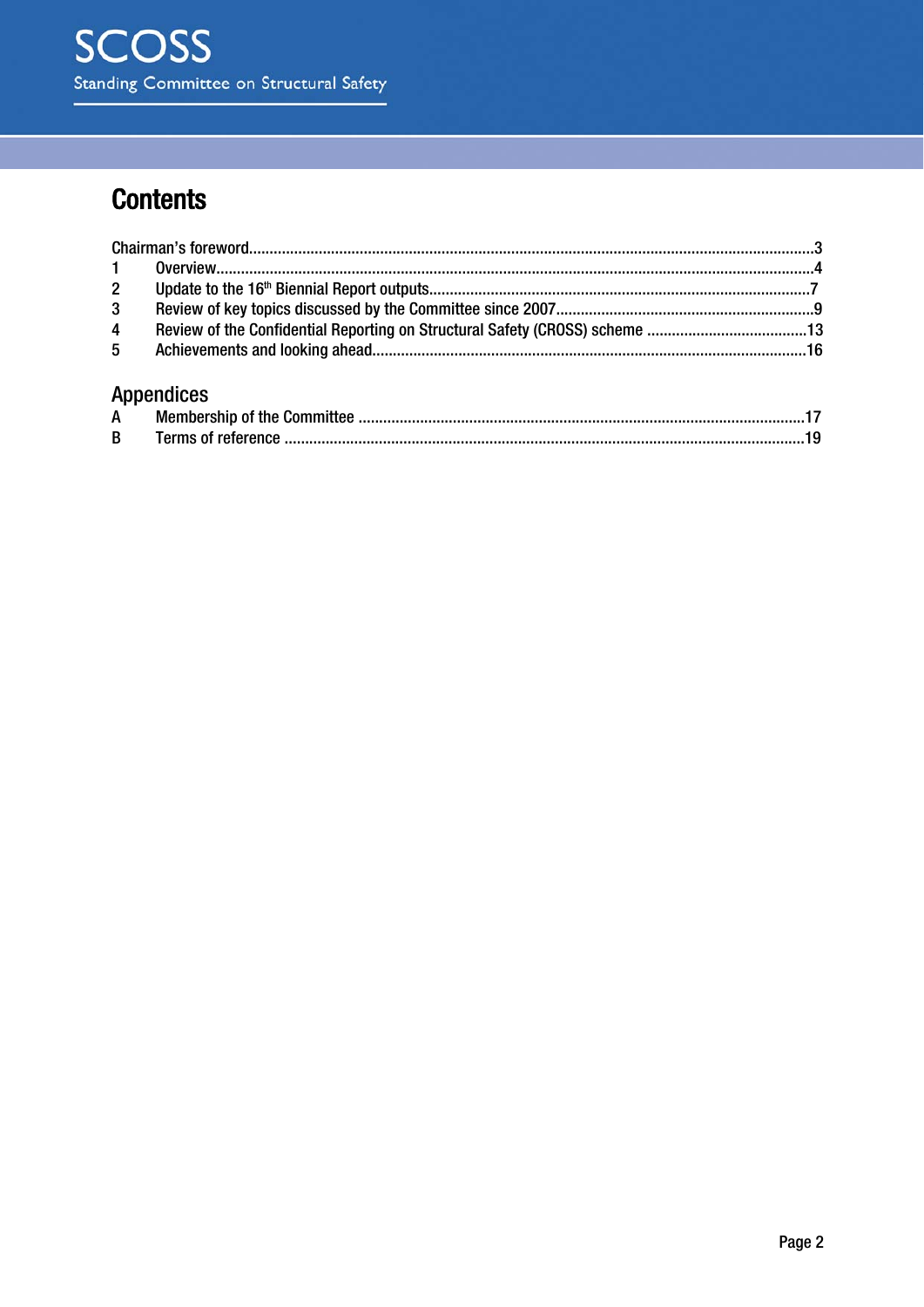# Chairman's foreword

There can be no more valid endeavour than striving to reduce the risk of harm to our fellows. The Committee, commonly known as SCOSS, was established in 1976 and is charged, primarily, with giving warnings to relevant bodies where trends in the construction industry - at any stage in the life cycle of a project – may have an adverse effect on structural safety.

For 33 years, SCOSS has performed its task diligently, most recently under the chairmanship of my predecessor Kate Priestley, and its recommendations have been a force for good in the industry.

This, the 17th Report of the Committee (published biennially) reflects current areas of concern and we urge relevant bodies in government, industry, academia and the engineering professions to consider these with care. SCOSS is ready and willing to engage with organisations or individuals who are willing to take action to mitigate the concerns raised.

We are encouraged by the progress made by our confidential reporting scheme (CROSS) and believe this has the potential to be an invaluable tool in the prevention of structural failures.

SCOSS is grateful to its sponsors, the Institutions of Civil Engineers and of Structural Engineers and the Health and Safety Executive for having the foresight to provide resources to support its unique work, whilst respecting its independence of view. I would also like to pay tribute to the efforts of committee members who have given freely of their time. Their intellectual rigour is exemplary. They would welcome comments on their findings.

Gordon Masterton OBE Chairman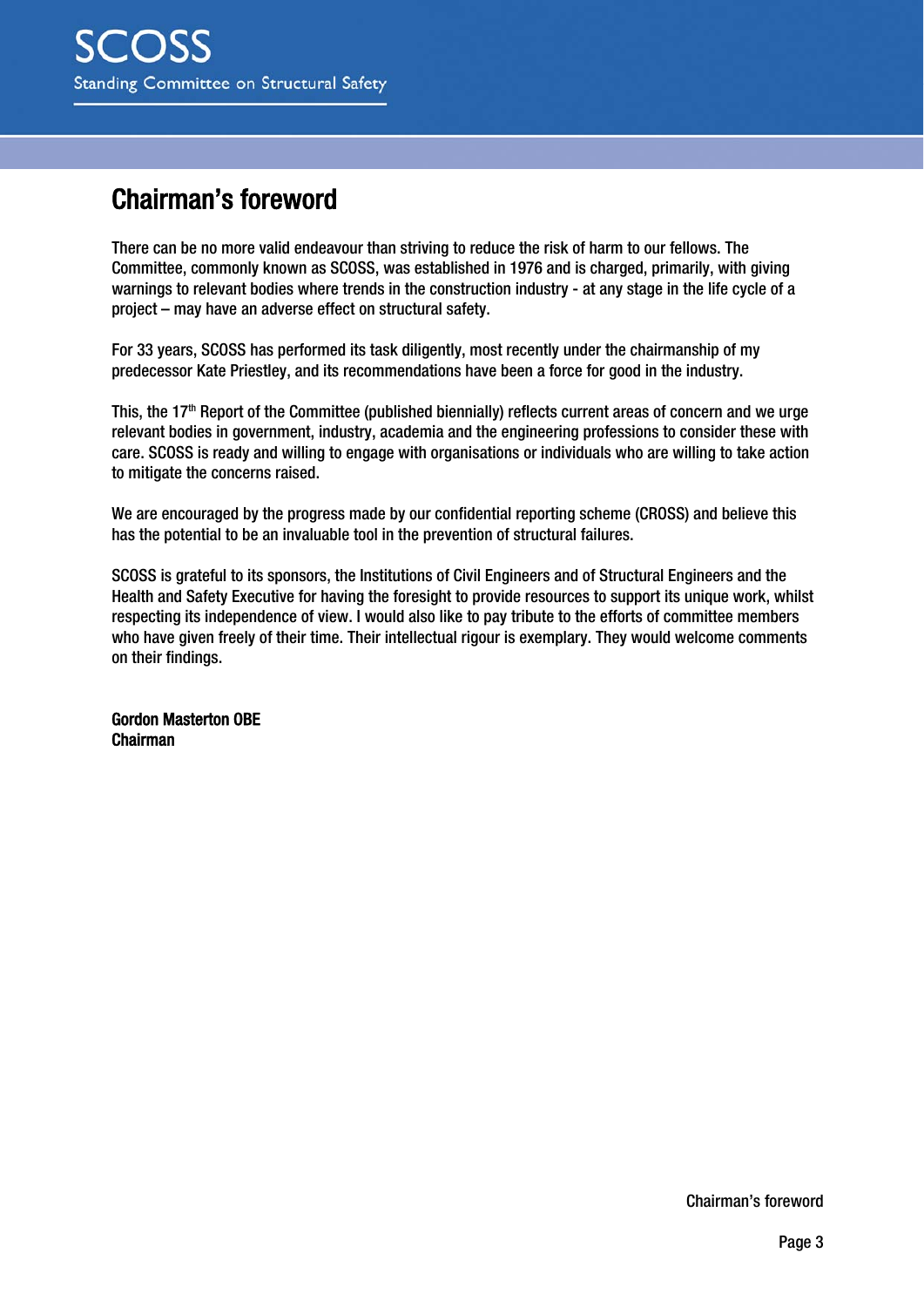# 1 Overview

This is the 17<sup>th</sup> Biennial Report of the Standing Committee on Structural Safety (SCOSS)<sup>1</sup> covering the period May 2007 to May 2009.

The Committee seeks to identify where industry practice may not provide adequate safeguard against failure and to suggest changes in procedures and arrangements for the future. We need to ensure our infrastructure is created and then managed so as to obtain value from our assets.

The two year period since the last Biennial Report has witnessed a wide range of structural safety incidents which stem from a lack of risk management. UK examples include:

- unintended collapse of domestic and commercial buildings
- failure of key components in bridges and tunnels
- **Firm the construction phase of timber framed buildings**
- construction plant collapses (tower cranes).

It is clear from the literature and elsewhere that structural failure is a world-wide phenomenon. The Institution of Civil Engineers' Fourth International Conference on Forensic Engineering held in December 2008 illustrated numerous examples of failure. A characteristic of this data is that such failures are not the sole province of 'developing' countries. Western Europe and the USA feature widely. The projects themselves are often substantial, utilising well-known industry names.

Structural failure brings economic loss and business disruption but, because of its nature, often results also in human loss. The loss of life that resulted from the collapse of the Minneapolis highway bridge I-35W was also accompanied by severe disruption and cost to local business. As our infrastructure ages and is used more and more to its usable capacity, e.g. vehicles per hour, or to its structural capacity, any significant fault becomes that much more critical.

It is likely that the UK has a safety record amongst the best. However, as our infrastructure is ageing and budgets are limited, we cannot afford to be complacent.

The Committee received a presentation from the Health and Safety Executive at its meeting in January 2009. The HSE speaker summarised as follows:

- performance (in safety management) is improving but still unacceptable
- the refurbishment sector is lagging behind and needs to catch up fast. HSE is increasingly turning its attention towards refurbishment projects and those involved
- real investment is required in competence and skills of all involved
- **EXECUM<sup>2</sup>** is bedding in but HSE considers a step change is required in client and designer performance, assisted by better CDM coordinators.

The Committee would concur with the above.

1

<sup>1</sup> Sponsored by the Institution of Civil Engineers, the Institution of Structural Engineers and the Health and Safety Executive

<sup>2</sup> Construction (Design and Management) Regulations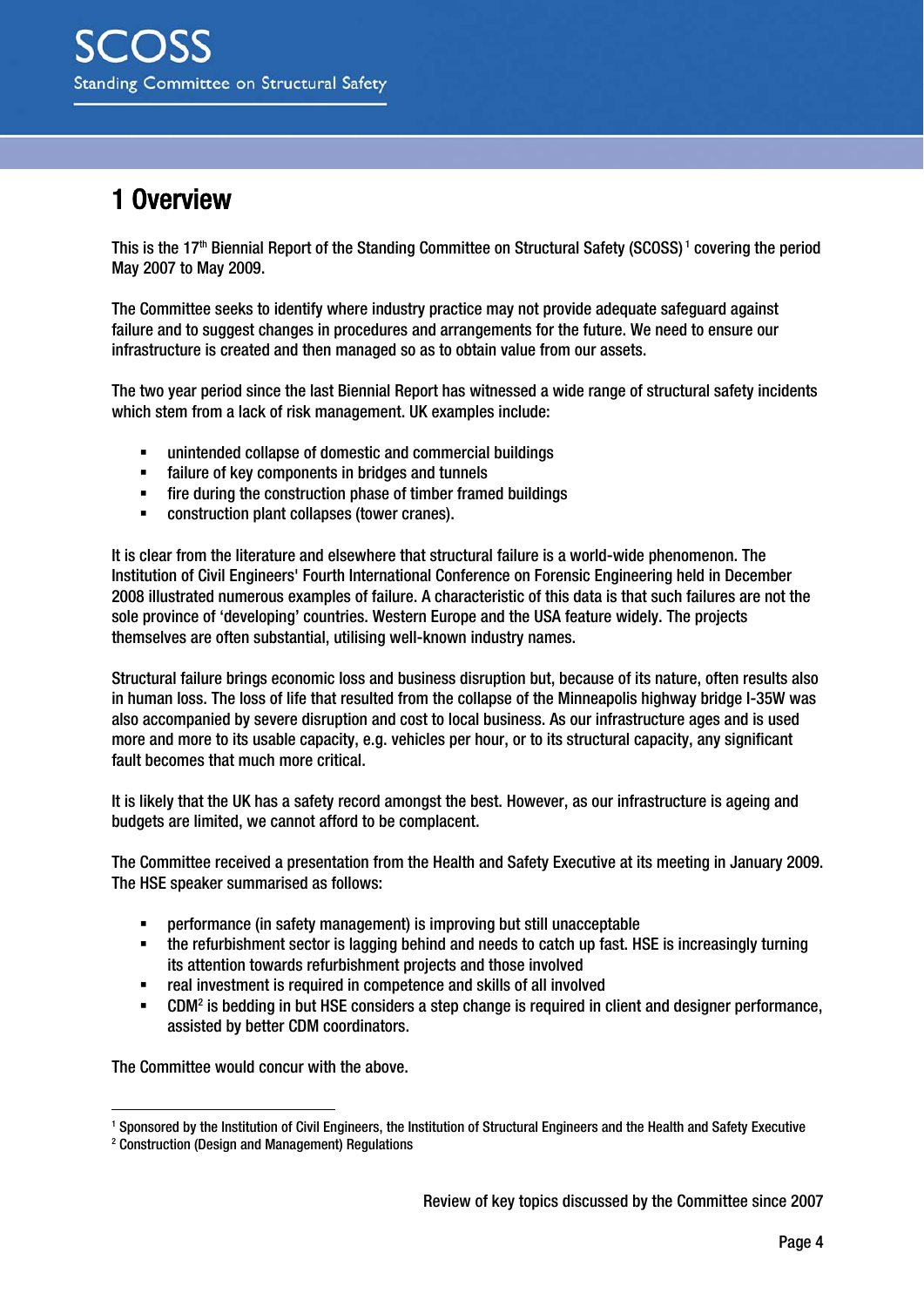Failures have also occurred in other industries which, although at first glance may not appear to have any relevance to structural safety in the construction industry, can nonetheless provide valuable lessons. These incidents include the Texas BP plant explosion (2006) and the Buncefield Oil Depot explosion and fire (2005). Such examples also conveniently introduce the subject of 'systemic failings'. This was a topic considered at the Forensic Conference mentioned previously [1] and also in Richard Williams' talk at the Prestige Lecture in April 2009 [2], supported by all three SCOSS sponsors, and aptly named 'This will bring the house down'.

In its conclusions, the previous Biennial Report made reference to the importance of safety as a driver for innovation. We made the point that this role is not widely appreciated. The Committee remains of the view that innovation is fundamental to our industry and that it can be a useful way of conveying the 'risk management' message and in raising awareness.

Growing international interest in the concept of SCOSS (and also the Confidential Reporting on Structural Safety (CROSS) scheme) has become evident over the period. However, although a number of countries are considering adopting the CROSS model, SCOSS appears to remain unique to the UK.

Since the last report of SCOSS in 2007, the construction industry has experienced a sustained boom period within a buoyant economy. It has now entered a down-turn, the intensity of which in some sectors has resulted in a major impact. This is likely to present a severe test in the management of safety risk. That is not to say that organisations or individuals will seek to create explicitly unsafe situations; rather, it is likely to manifest itself in pressure to reduce time and resource, less consideration of the most appropriate procurement routes, or in a temptation for the 'passing-down' of risk to others along the supply chain. This must be resisted. The principles of Sir Michael Latham's seminal report *Constructing the team* [3] must not be discarded, such as: "Risk can be managed, minimised, shared, transferred or accepted; but it cannot be ignored".

SCOSS introduced the concept of the '3Ps' in its 15th Biennial Report. This emphasised the wide contribution to safety of People, Process and Product. This method of analysis and presentation is adopted again in this Report.

### The 17<sup>th</sup> Biennial Report

This report is designed to be a summary document. The Committee hope that in addition to providing information to industry its style will encourage a wide audience to read it and then search out further information from the SCOSS website, or elsewhere, where this is available.

Chapter 2 provides an update on the matters raised in our last Biennial Report. Chapter 3 discusses the key issues raised in committee since the last Report and Chapter 4 considers the reports received by CROSS over the same period. This Report concludes with Chapter 5 which looks ahead to future challenges. Appendices A and B provide supplementary information.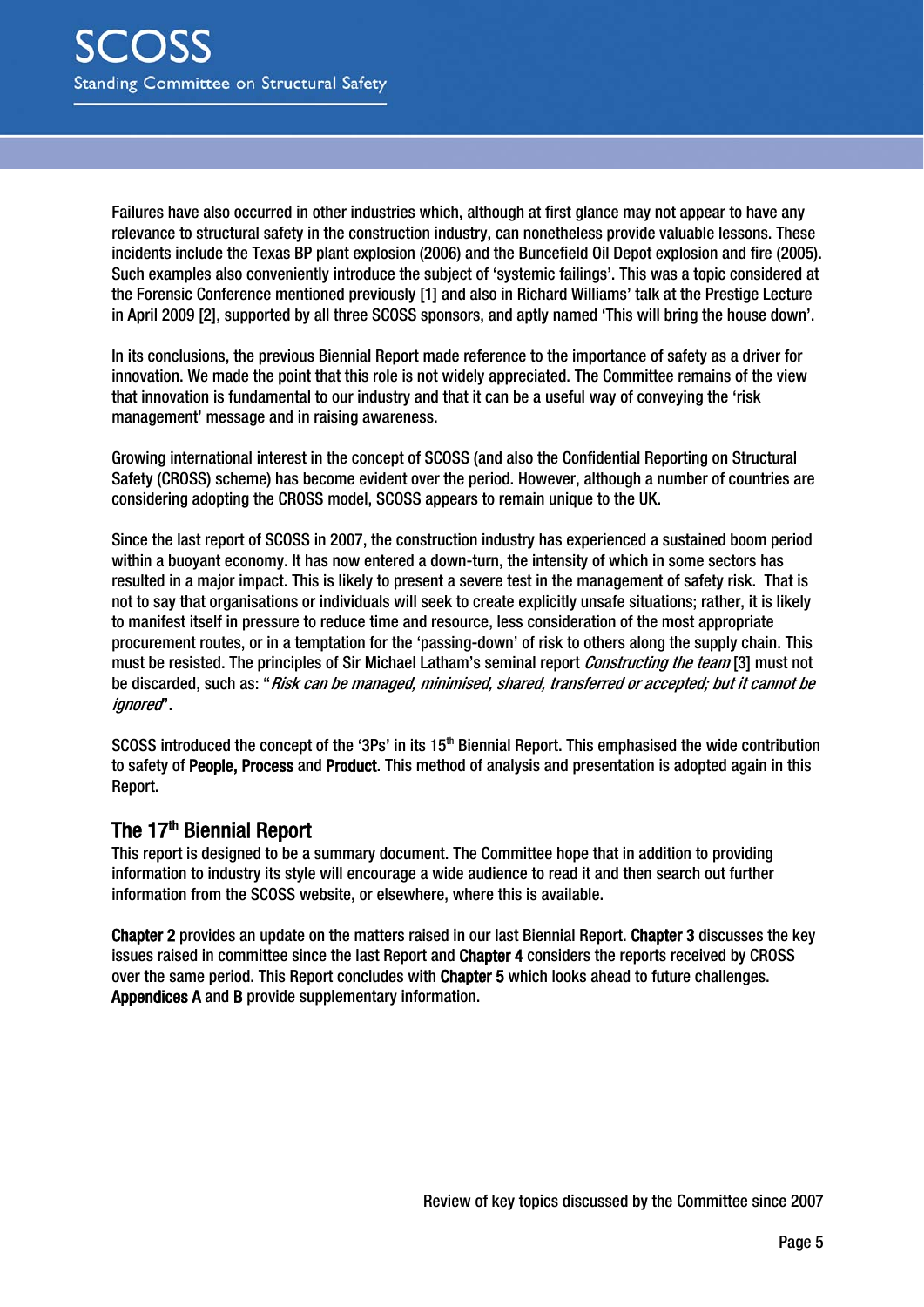#### References

- 1 Neale, B.S. ed. Forensic engineering: from failure to understanding. London: Thomas Telford, 2009
- 2 Williams, R. This one will bring the house down: the unexamined role of the manager in failure. ICE/IStructE/HSE/SCOSS Prestige Lecture. Available at: www.scoss.org.uk/publications.asp [Accessed: 10 June 2009]
- 3 Latham, M. Constructing the team. London: HMSO, 1994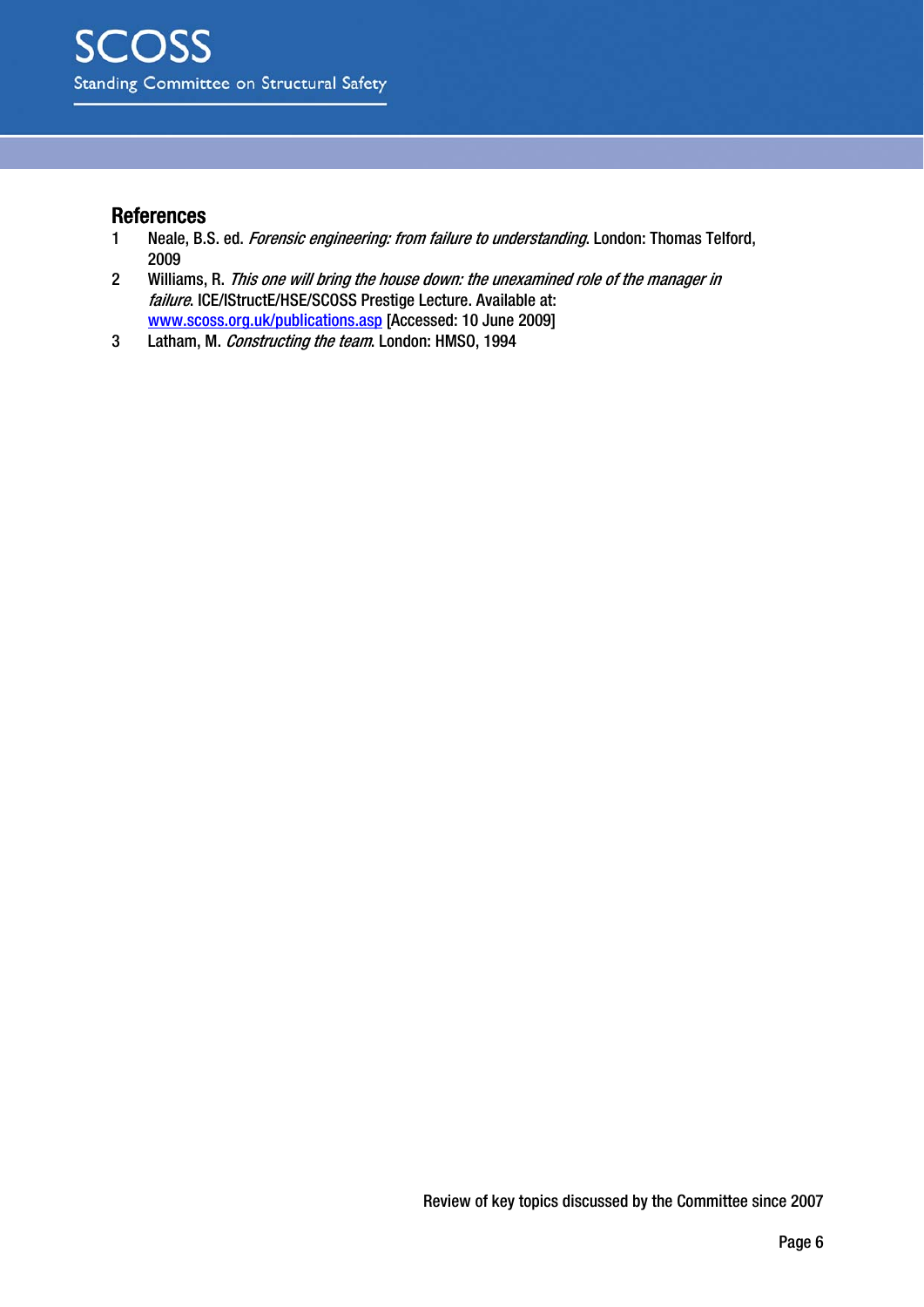# 2 Update to the  $16<sup>th</sup>$  Biennial Report outputs

The key issues raised in the  $16<sup>th</sup>$  Biennial Report were enclosed in the Appendices of that document and are commented on below. The Report also devoted a chapter to CROSS which is discussed in Chapter 4 of this Report.

Overall the Committee is generally pleased with the progress being made although there is always a wish for a greater speed of implementation. In the following text the link below the heading is to the original text. However, where further development has taken place a link is also made within the text to the current version.

#### Independent Review (through Peer Assist) Report 16, Appendix A

Although independent reviews, of one kind or another, have been adopted by a few clients for some years, e.g. Highways Agency Category 3 checks on highways structures, the Committee has been keen to promote this concept with a different emphasis. As noted in the 16<sup>th</sup> Biennial Report:

"The Independent Review is not a further layer of bureaucracy; it is designed to be useful to all parties and to assist in reducing risks and adding value to the project at affordable cost to the client" (paragraph 4.2).

One of the distinguishing features of this proposal is that the reviewer should have no liability for the advice given in order that this may be offered with due thought and consideration but without any constraints. The Committee has noted with interest similar schemes in the USA [1].

The Committee has worked on this proposal throughout the period since the last Report. It is now published on the SCOSS website and efforts are being made to encourage clients, consultants and contractors to adopt it.

The documents consist of a guidance note and a draft form of agreement.

#### Centre of construction excellence Report 16, Appendix B

SCOSS has taken the opportunity to discuss this proposal with a range of individuals over the period. All those consulted have endorsed the concept but the expressed common concern has been related to the availability of a suitable funding vehicle. As noted in the Introduction to this Report, over this same period the industry has moved from prosperity to a severe downturn which now makes such a search more difficult. Some industry led funding is considered to be essential. However, action is in hand to prepare a paper to identify sources of supplementary funding.

This proposal was always going to be a long-term ambition; the Committee will continue to search for opportunities. It believes that the industry would gain significant benefit from a Centre which concentrates on excellence in safety risk and welcomes the Sponsors' endorsement of this concept.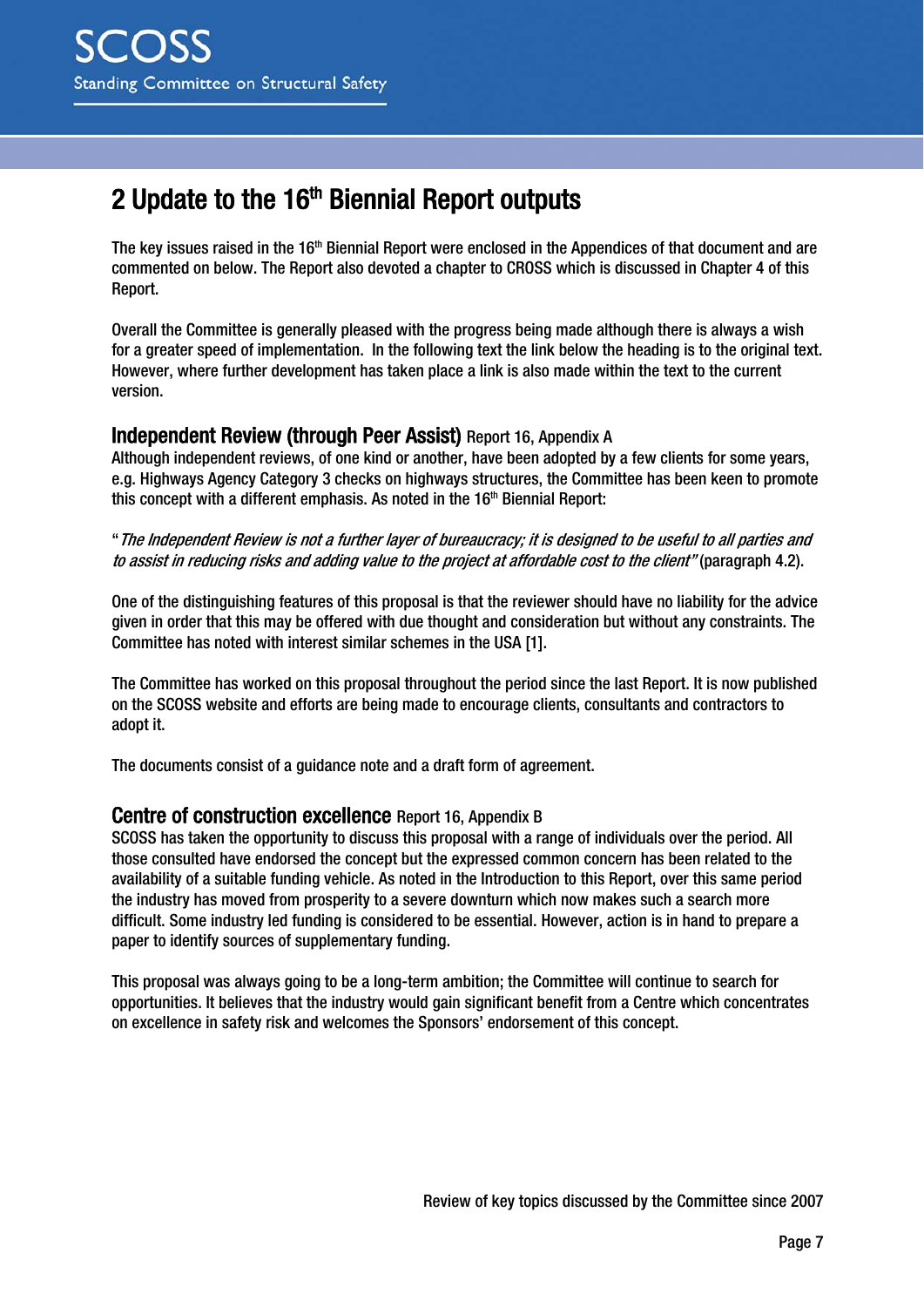#### Structural submissions under the Building Regulations Report 16, Appendix C

The Committee expressed concern at two specific issues relating to applications to Building Control under Approved Document  $A^3$  (Structure), viz:

- the competency of some applicants undertaking structural designs,<br>■ the quality of the submission itself in terms of its standard layout of
- the quality of the submission itself in terms of its standard, layout, clarity of assumptions and the like.

The Committee has noted that these concerns are echoed elsewhere [2]. SCOSS is aware that at least one Building Control Authority (City of London) has adopted the submission frontispiece given in section 4 of Appendix C to the 16<sup>th</sup> Biennial Report. In addition, the Building Regulations Advisory Committee (BRAC) working group considering revisions to Approved Document A (Structure) has incorporated SCOSS' suggestions relating to both bullet points. These feature in the consultation document due to be issued for public comment in the summer of this year.

### Working Engineers' Guide to Robustness and Disproportionate Collapse Report 16,

#### Appendix D

1

Robustness is an essential element of any structure. Notwithstanding, it is less well understood than other structural characteristics, e.g. strength, and is given less explicit consideration than strength or serviceability in codes of practice. The Committee is pleased to record that:

- as a consequence of its expressed concerns the Institution of Structural Engineers is producing a quide on the subject (*Practical quide to structural robustness and disproportionate collapse in* buildings) [3] and,
- $\blacksquare$  it has made substantial contributions<sup>4</sup> to the BRAC working group which is charged with the production of a revised Approved Document A (Structure), as noted in the previous item.

#### Assumptions behind the Eurocodes Report 16, Appendix E

The appendix enclosed a commentary on all six of the key assumptions behind the Eurocodes as given in BS EN1990. The commentary has been updated and is now placed on the SCOSS website. The Committee is pleased to note that it has been utilised by the EN1990 review group as part of its review process. It has also been adopted by ICE as one of their Policy Papers [4].

<sup>3</sup> The official guidance to Part A of the Building Regulations.

<sup>4</sup> The contributions have extended beyond 'robustness' to cover other aspects of Approved Document A that were considered to require improvement or changing.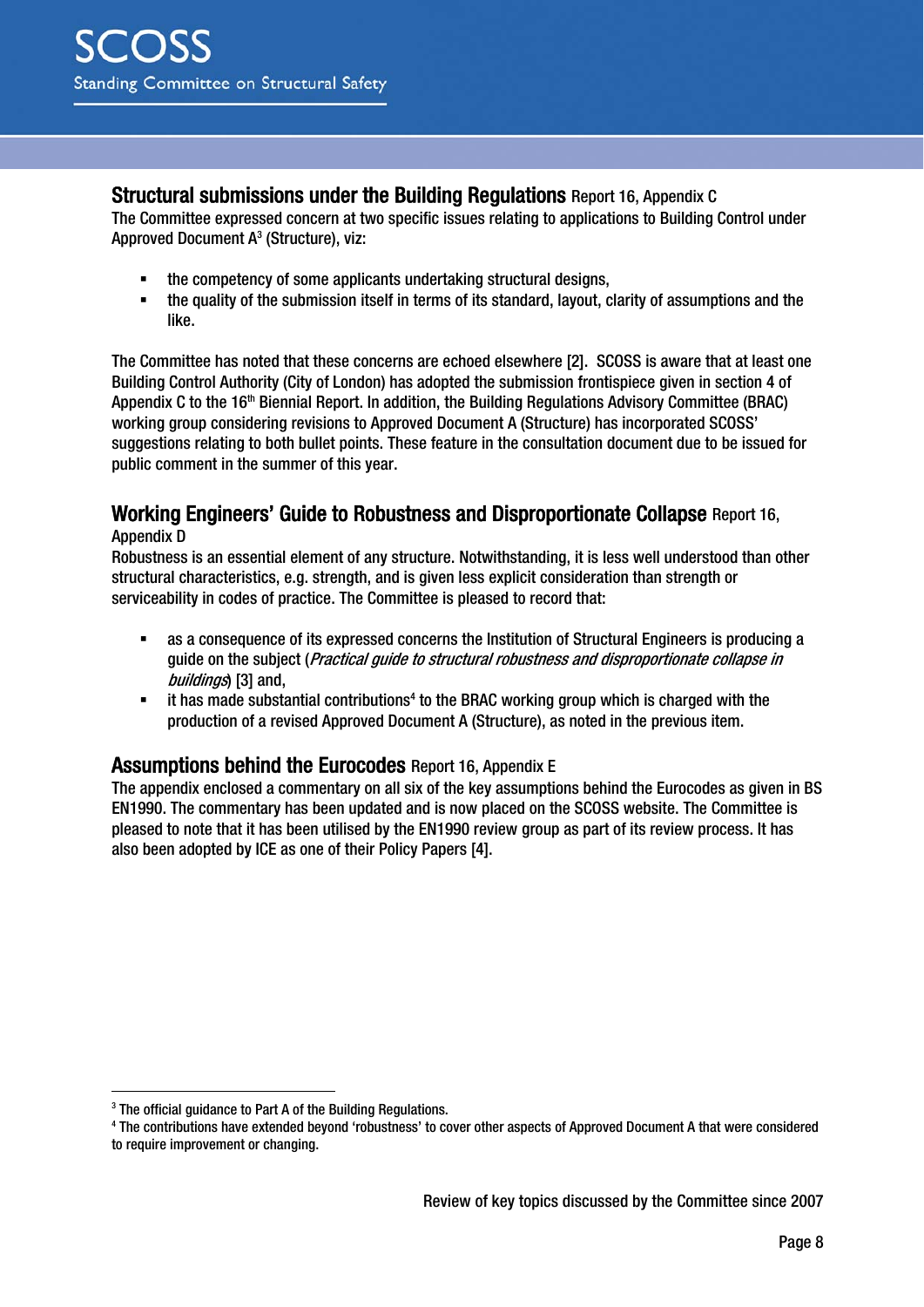#### References

- 1 Structural Engineers Association of California. 'Chapter 4: Project design peer review'. In Recommended guidelines for the practice of structural engineering in California. Sacramento, CA: SEAOC, 1992
- 2 Various. 'Verulam' letters over the period in The Structural Engineer.
- 3 Institution of Structural Engineers. Practical guide to structural robustness and disproportionate collapse in buildings [due late 2009]
- 4 Structural Eurocodes: The importance of the underlying assumptions. Available at: http://www.ice.org.uk/downloads//Eurocodes%20briefing.pdf [Accessed: 23 July 2009]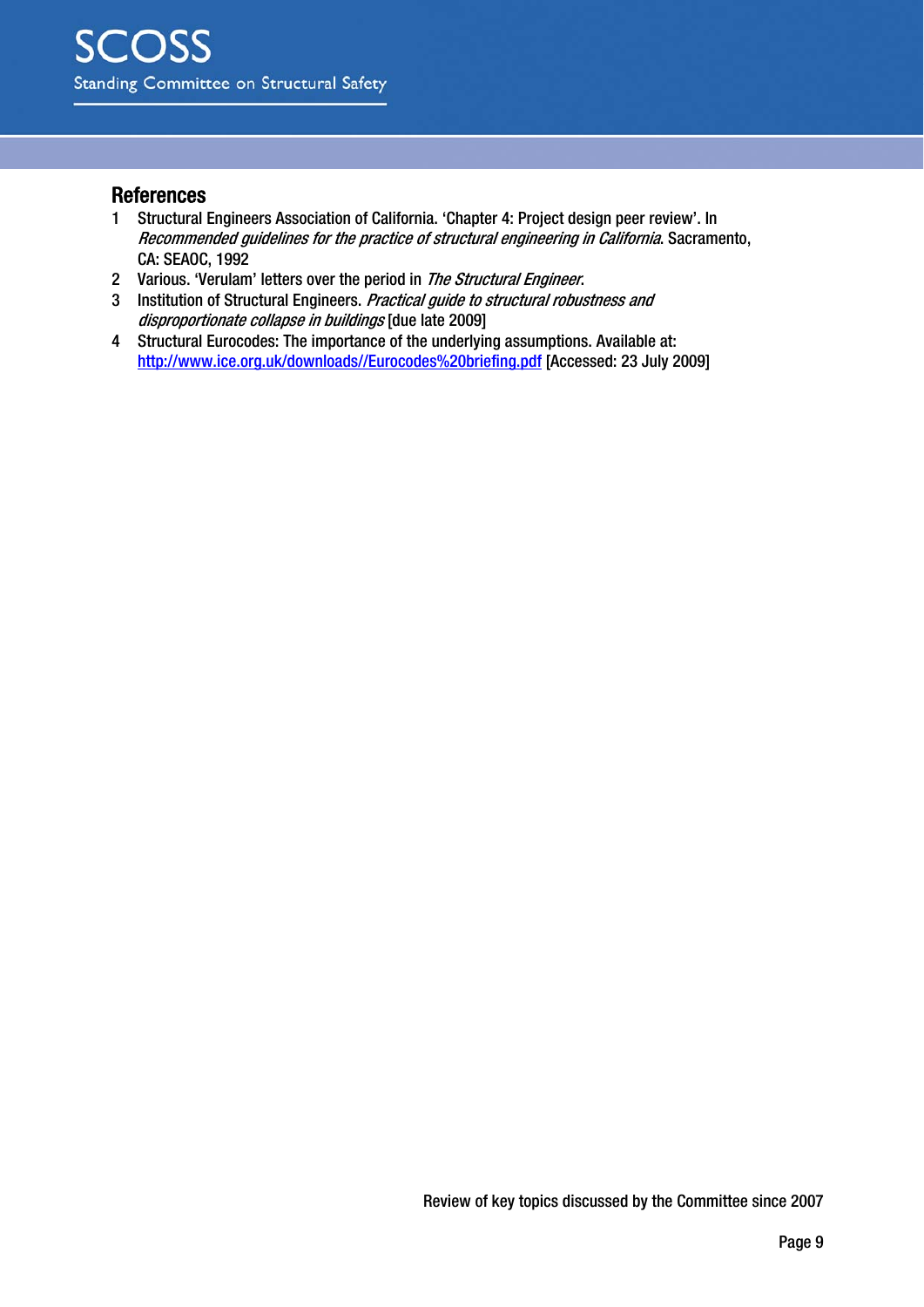# 3 Review of key topics discussed by the Committee since 2007

This Chapter describes items of concern discussed since the last Report published in June 2007. It is not exhaustive but concentrates on the key issues. The text is generally limited to a summary; where further detail is available the reader is referred to the website or other source.

The messages which emerges from the work described in this chapter, using the '3Ps' utilised in previous reports by SCOSS, are:

People: competency, leadership Process: review and management of risk to encompass all aspects of the project process Product: meeting the necessary holistic requirements

### Building Regulations

The Committee has been seeking ways in which the concerns expressed in the 16th Biennial Report (see also Chapter 2) could be taken forward. This has been done by:

- raising the concerns at talks and presentations (and specifically with Building Control officers)
- proposing to the BRAC working group, which is reviewing Approved Document A, that reference should be made to these issues.

It is hoped that both actions will have some beneficial effect.

### Forensic engineering

The Committee has added to its schedule of 'Failure Topic Sheets' with summaries of:

- **Torres Windsor building fire, Spain.**
- de la Concorde overpass bridge collapse, Canada.

These datasheets are intended to provide short summaries of mostly well known failures so that the key learning points are apparent. The text draws on existing published material which is referenced. It is hope that these will be of interest to practitioners and students alike. They complement comprehensive forensic engineering data available elsewhere. The Committee is keen to see the core lessons from failures form part of undergraduate courses as is done, for example, at Warwick University.

SCOSS was a sponsor of the ICE Forensic Engineering Conference held in December 2008. For the first time a workshop was held prior to the conference at which academics from the USA described the work they had done to integrate forensic engineering into engineering undergraduate courses. Those that attended received some excellent teaching material.

Papers were presented at this conference which covered issues related to SCOSS and CROSS [1, 2].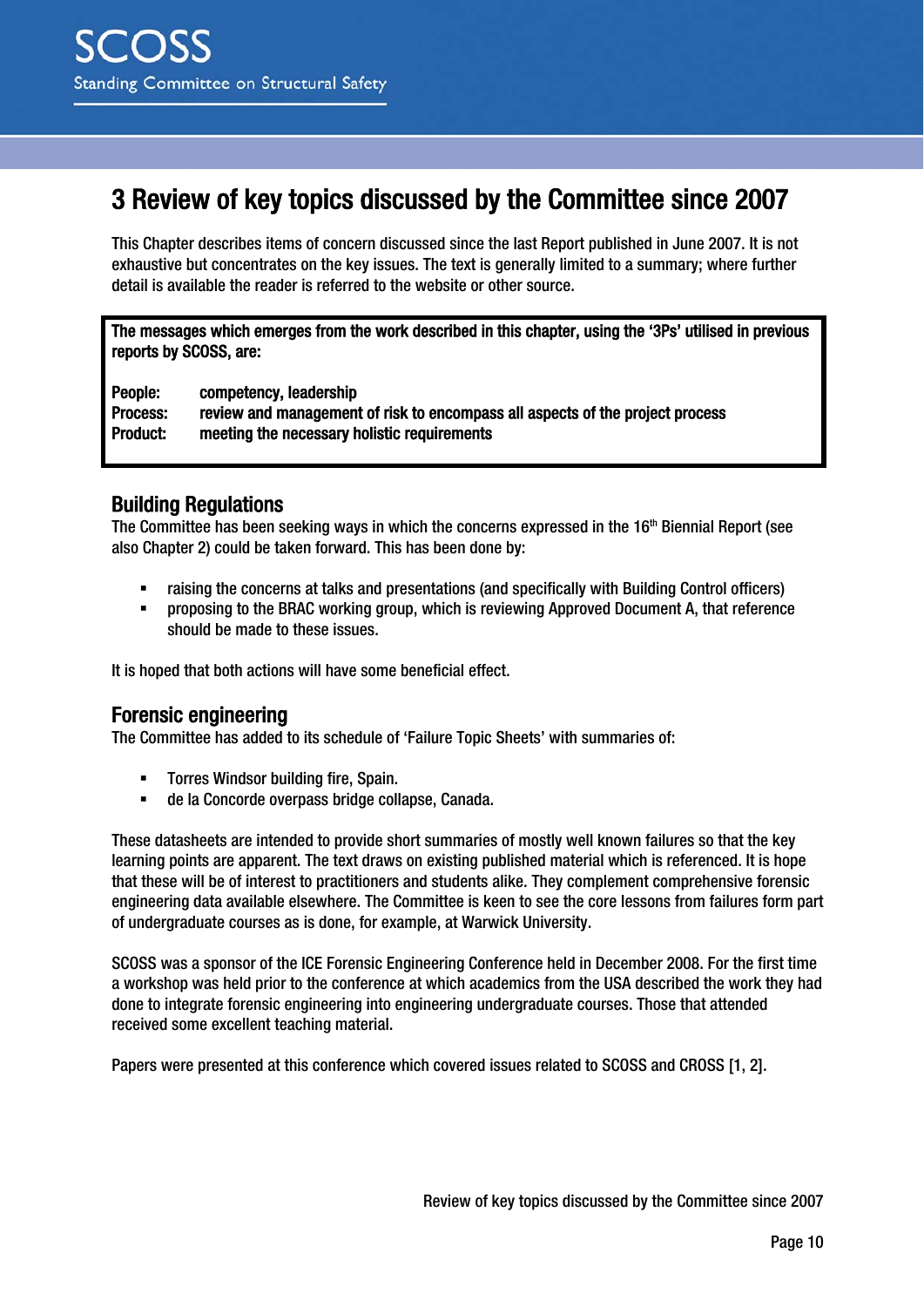#### Structural fixings

The Committee has had a long-standing concern regarding the adequacy of some structural fixings. This concern was reinforced by the reports within CROSS Newsletter No 10.These related to the collapse of heavy duty suspended ceilings in cinemas. The Boston 'Big Dig' tunnel also suffered a setback when a number of fixings, which supported reinforced concrete ceiling slabs, failed [3]. The Committee received a presentation from Mark Salmon, consultant to the Construction Fixings Association (CFA) which takes a particular interest in fixings into concrete.

SCOSS issued an Alert related to fixings in September 2008 [5]. The CFA is in discussions with BSI regarding a new code, and the Health and Safety Authority in the Republic of Ireland is due to publish a guide on the design and installation of fixings.

#### Independent review through peer assist

As noted in Chapter 2, further work has been undertaken on this topic resulting in a Guidance Note and Draft Form of Agreement. The next stage is to encourage clients, consultants and contractors to adopt its philosophy.

#### **Materials**

The Committee received an interesting presentation from Neil Sandberg of Sandberg LLP in October 2008. The subsequent discussion encompassed the following:

- **EXECT** and *forged metal components*: a conclusion from the discussion was that there was a need for guidance on the procurement of these items. This is in production at the time of writing, and
- **EXECT** *learning the lessons*: a review of the range of material failures occurring within the industry reinforced the need for feedback and dissemination of informative material. Although it was recognised that a scheme existed to do this (CROSS), it was also acknowledged that for various reasons feedback was limited. Specifically the Committee identified confidentiality clauses in settlement agreements as being a major impediment.

#### **Robustness**

The Committee has discussed robustness of structures on a number of occasions. Although matters relating to strength and serviceability are taught at university, robustness does not appear to receive the same attention; perhaps because it is less tangible and is not explicitly covered in code formulae. As noted in the guide [6]:

"In previous times, when buildings and their components were sized by rule of thumb, a measure of robustness tended to be built in, albeit not always successfully. In modern times, our building methods have become more complex, so robustness has ceased to be an attribute taken for granted and a need has arisen to consider it more explicitly. That need is still evolving as the construction industry develops ever more sophisticated and structurally efficient products, and as pressures intensify to build ever more quickly."

The proposed guide on robustness and disproportionate collapse is described in Chapter 2 and many of the specific concerns expressed by the Committee and others are encapsulated in the guide. It is hoped that, if referenced to the revised Approved Document A, it will be widely consulted.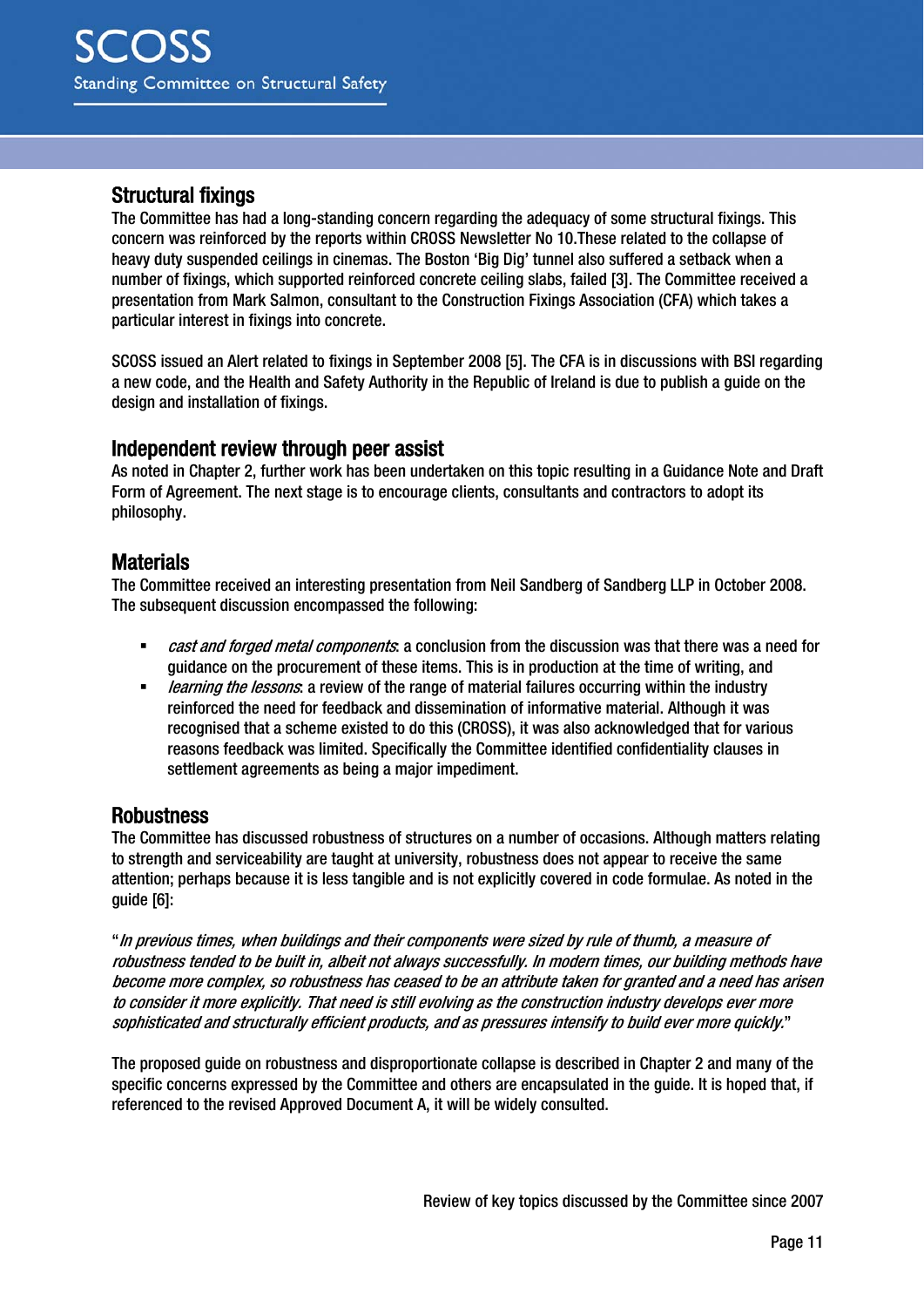#### Temporary TV screen structures

SCOSS has worked closely with HSE to consider the issues associated with the design, procurement and operation of large external TV screens. This led to the production of a report in 2008 and which is available on the SCOSS website. The report identified a number of concerns which could impact upon the safety of the public.

It is anticipated that the use of temporary structures for outdoor events will increase and will be particularly evident during the World Cup in 2010 and for the Olympics in 2012. The report, which has been widely publicised in the events industry, is intended to raise awareness and standards. It also represents a good example of close collaboration with one of our Sponsors (HSE), the Institution of Structural Engineers' Advisory Group on Temporary Structures (AGOTS) and the events industry.

#### Tower cranes

Tower cranes are substantial moving structures. In recent times a number have suffered partial or total collapse during use or when being extended resulting in fatalities. At the Committee meeting in July 2008, Tim Watson, a consultant and expert witness in this field, presented a résumé of concerns relating to these items of plant. The points made included:

- since 2000, 22 serious tower crane incidents were identified by the speaker, using a web search. Of these, 7 had occurred in the UK and 5 in the USA. Of these 22 failures, 7 failed in-service, 5 during climbing operations, 5 during dismantling and 5 from other causes
- key points identified as causes included competencies, supervision and failure to follow procedures. One failure in Liverpool revealed a potential deficiency in the crane specification (this has been reviewed by HSE [7]).

It was noted that:

- the use of NDT is determined by the competent person rather than by a blanket requirement (as for the entertainment rides industry)
- there should be a log book with all cranes; it is understood that this is not always provided
- the entertainment rides industry requires designers to identify fatigue critical locations so as to aid inspection; there is no equivalent for cranes
- new cranes are subject to planned preventative maintenance
- **EXECT** inspections may be in-house; it was noted that the entertainment rides industry required independent inspections
- crane design life may be ascertained from the British Standard; however as crane components, e.g. tower sections, can be interchanged estimating actual life is difficult
- cranes, or parts of, change ownership.

It appears that the insurance industry is reluctant to link performance and standards with premiums. It was noted that a range of advice was available through the Construction Plant Association.

The Strategic Forum has produced best practice guidance on tower cranes [8] as a means of raising awareness and standards and HSE is consulting on the formation of a statutory register of tower cranes.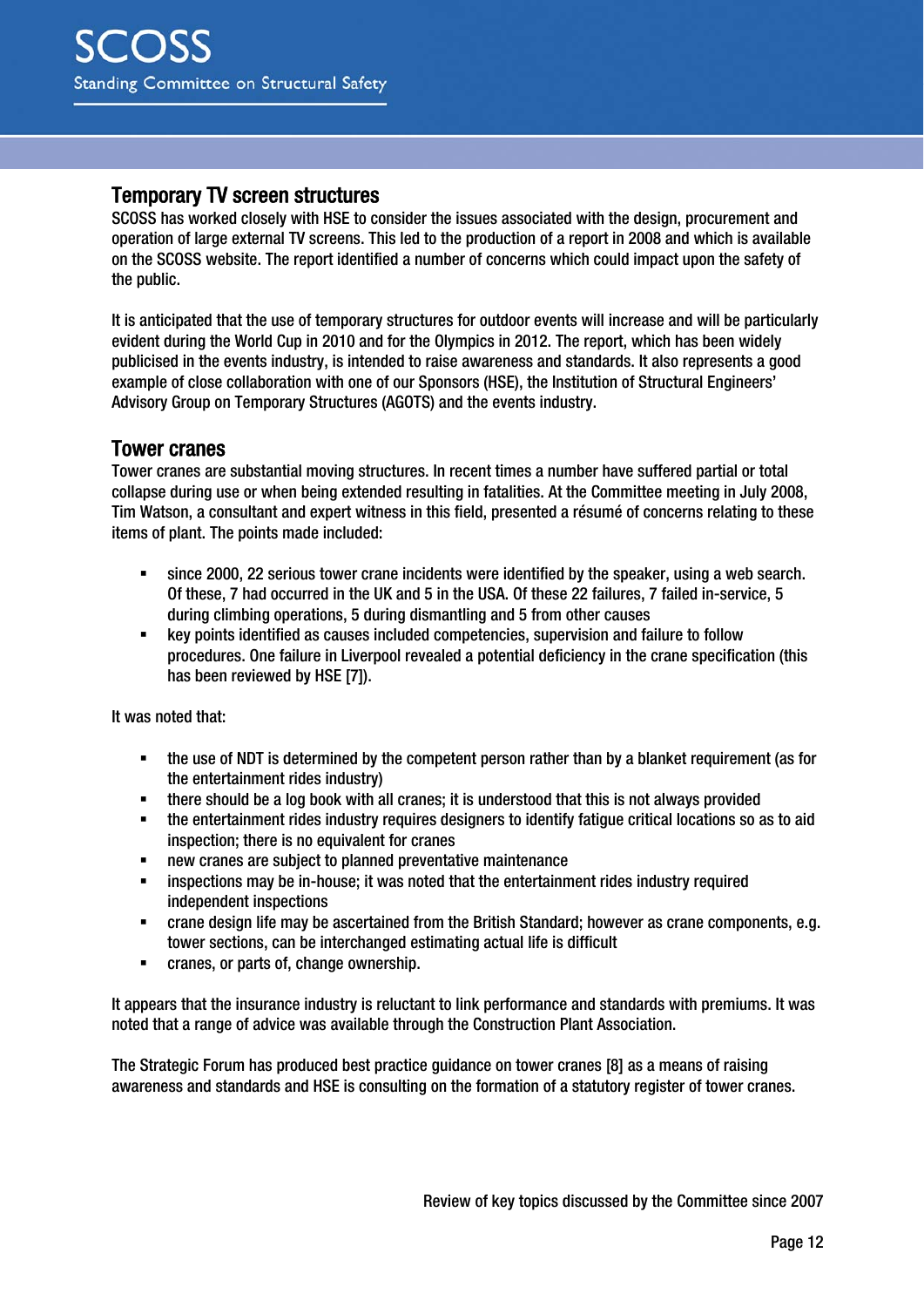#### References

- 1 Carpenter, J., Powderham, A. and Williams, R. 'Systemic failure in civil engineering: its causes and avoidance'. Forensic engineering: from failure to understanding. London: Thomas Telford, 2009, pp81-90
- 2 Soane, A. 'Development of CROSS confidential reporting on structural safety', Forensic engineering: from failure to understanding. London: Thomas Telford, 2009, pp61-70
- 3 Fixing Failures. Case Study 1: Collapse of a concrete ceiling on Interstate 90 Connection Tunnel in Boston. July 2006. Available at: www.fixingscfa.co.uk/articles.asp [Accessed: 9 June 2009]
- 4 Construction Fixings Association website. Available at: www.fixingscfa.co.uk [Accessed: 9 June 2009]
- 5 Institution of Structural Engineers. Practical guide to structural robustness and disproportionate collapse in buildings [due late 2009]
- 6 The selection and installation of construction fixings. Available at: www.scoss.org.uk/publications.asp [Accessed: 9 June 2009]
- 7 Liverpool city centre crane collapse, 15 January 2007. Available at: www.hse.gov.uk/construction/liveissues/liverpool.htm [Accessed: 9 June 2009]
- 8 UK safe crane campaign: reassuring the UK. Available at: www.strategicforum.org.uk/towercranes.shtml [Accessed: 9 June 2009]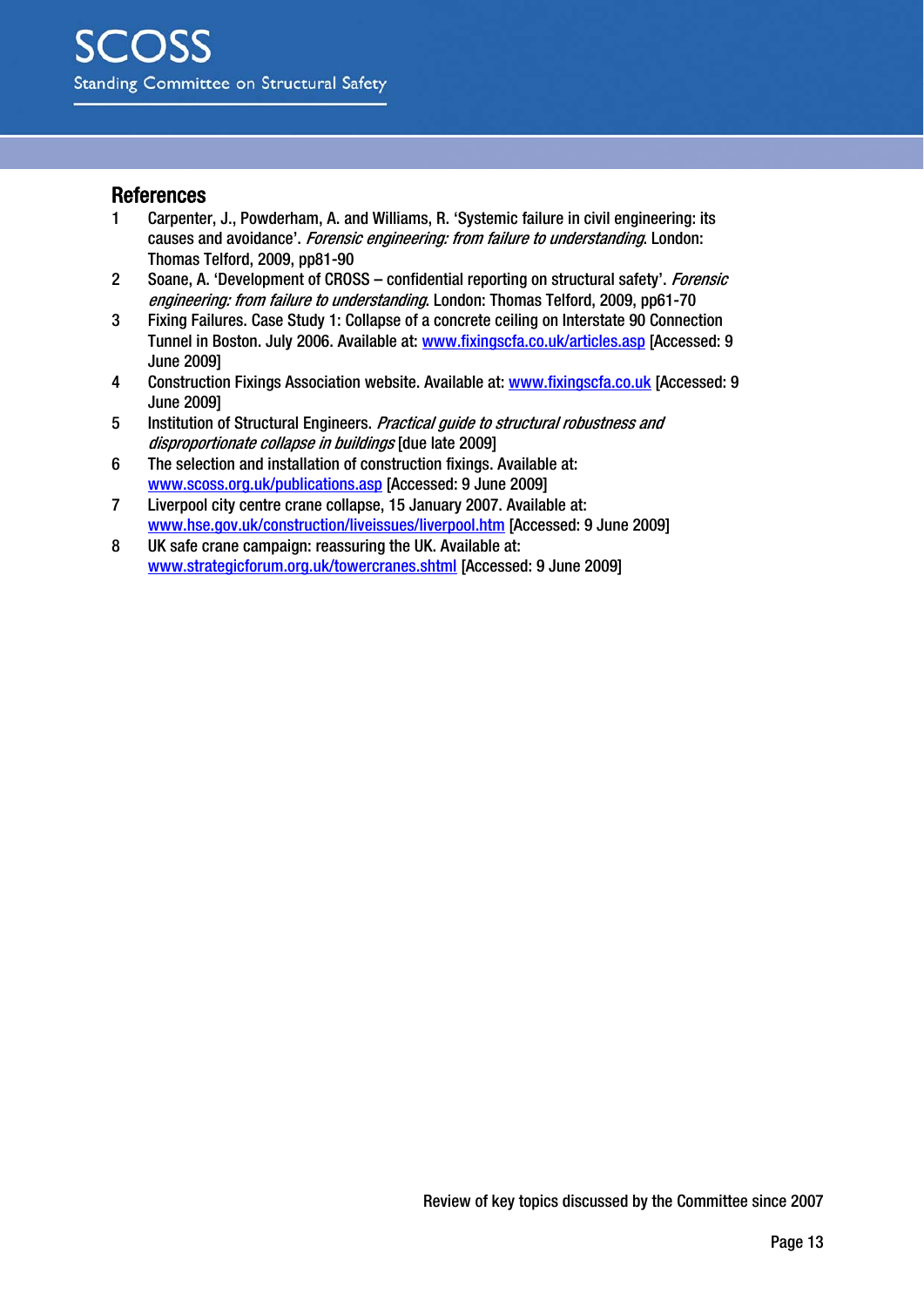# 4 Review of the Confidential Reporting on Structural Safety (CROSS) scheme

### **Background**

In the 16<sup>th</sup> Biennial Report the Committee was able to report on 2 years' worth of experience and to analyse the results available at that time. The scheme has now been in operation for just under 4 years. It has received some 160 reports and published 14 Newsletters.

The scheme is well established and recognised around the world. A number of countries have expressed interest in setting up their own reporting scheme. The European Union is actively reviewing whether to develop an EU framework with particular reference to defects reporting. It is believed that repairing defects in new buildings amounts to a significant proportion of total expenditure. The Fire and Rescue Service is commencing the design of a reporting scheme modelled on CROSS.

During the period the report for the Scottish Building Standards Agency (now the Scottish Buildings Division), commonly known as the SCOTCROSS report, was completed [1]. This considered some 1,200 items received over a two year period.

It was agreed with the Sponsors during this period that the CROSS scheme should move from its 'pilot' status to that of a permanent facility. It was considered essential that as part of this change the website should be replaced by one that reflected contemporary quality, usability standards and flexibility. This has now been completed and the website is available to users. The key changes are:

- high presentational quality
- fully searchable database of reports
- designed to accommodate data in a variety of formats
- **Filexible architecture**
- simple registration for new subscribers.

CROSS has received financial support from a number of sources, viz:

- Department of Communities and Local Government (which also specifically substantially funded the website upgrade)
- Health and Safety Executive<br>■ Institution of Civil Engineers
- Institution of Civil Engineers
- **EXECUTE:** Institution of Structural Engineers
- Scottish Building Standards Agency (for the SCOTCROSS project).

Despite this welcome support, and some expression of support for the future, a long-term funding mechanism has yet to be confirmed. This is being actively sought at the time of writing.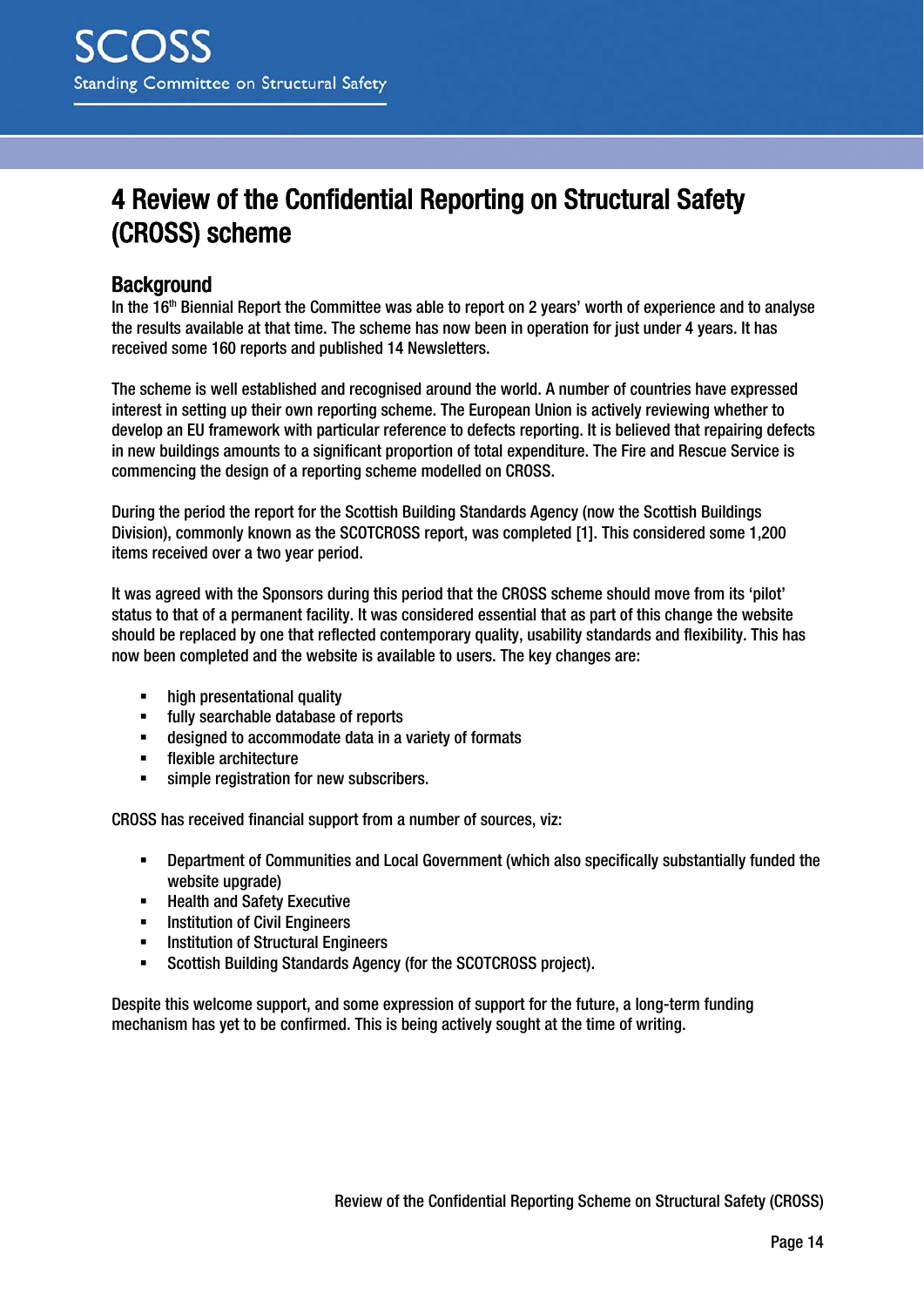#### Feedback and lessons learned

The Committee has analysed all the reports by project phase. This revealed that the prime contribution to the failure of the problem was attributable as follows:

- **Design 25%**<br>Construction 47%
- **Construction 47%**<br>Construction 47%
- **Operation**
- Other 3%

We have also considered the reports in relation to the 3Ps approach as used in the 16<sup>th</sup> Biennial Report i.e. People, Process and Product. This indicates some familiar themes.

#### People

the necessity to ensure that those involved are competent or under adequate supervision

#### Process

This is the category with the widest range of issues. The reports clearly demonstrate the importance of:

- **good communication**
- **-** clarity of purpose
- **EXECUTE:** identification of hazard and risk
- whole-life thinking

#### Product

 That the product is fit for its intended use having regard to loads, installation, use (and foreseeable abuse), tolerance and the like.

#### Achievements

As a consequence of running the CROSS scheme:

- advice is given through the Newsletters and elsewhere on good practice
- changes have been made to components by suppliers
- **a** SCOSS fixings alert was issued to the industry<br>**he SCOTCROSS project has been used by the Sc**
- the SCOTCROSS project has been used by the Scottish Executive
- a SCOSS/CROSS presentation was made to the government committee reviewing the structural aspects of the Building Regulations (Approved Document A)
- a number of the reports are used as case studies for teaching purposes within universities.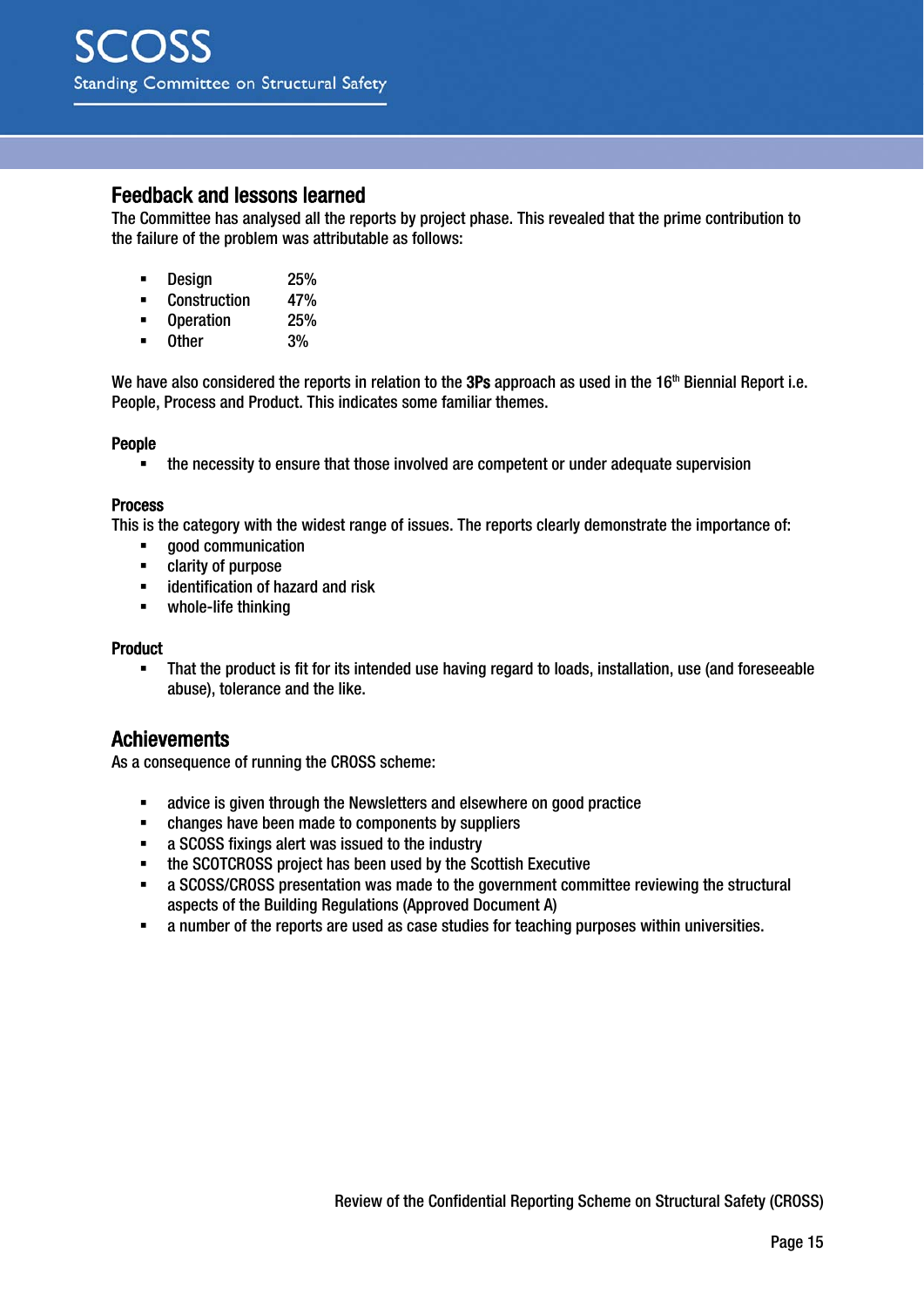#### **Commentary**

The reports received and illustrated in the Newsletters provide graphic example of real problems experienced by others. They cover a wide spectrum of situations and hence are valuable learning tools. However, underlying these specific examples are common root causes of failure, as indicated in the '3Ps' summary above, which have featured in previous Biennial Reports.

#### Reference

1 Confidential reporting on structural safety for Scottish buildings. Available at: www.sbsa.gov.uk/pdfs/SCOTCROSS\_REPORT.pdf [Accessed: 9 June 2009]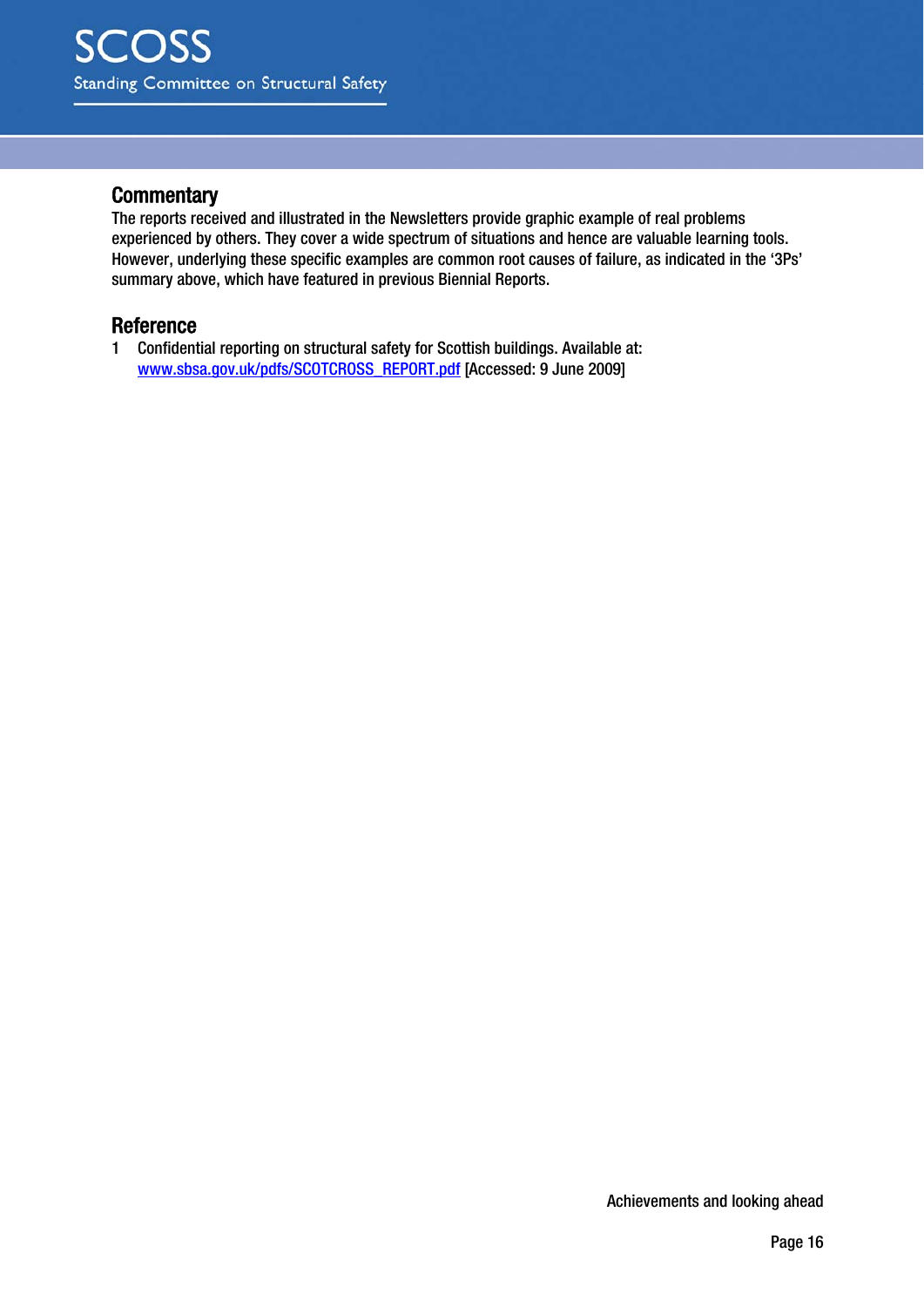# 5 Achievements and looking ahead

### Achievements

The Committee has achieved some beneficial goals, viz:

- a continued profile as a body which helps industry to understand and manage risk
- **EXECTED EXECTED EXECTED EXECTED** Safety risk in the mind of the structural engineer
- the publication of practical guidance and warnings<br>■ obtaining the agreement of others to take action
- obtaining the agreement of others to take action
- the on-going use and benefits of CROSS.

The above has been supplemented by active work to publicise the importance of systemic risk management.

It is believed that all the above complement and support the key strategies of the Sponsors.

#### Looking ahead

The 16<sup>th</sup> Biennial Report looked ahead to the challenges likely to be facing the industry in the future. These have not changed in the time since the previous report was published other than in recognising the fact that they now have to be faced, in the short-term at least, within a severe downturn.

The Eurocodes will have finally 'arrived' when next year many British Standards are formally withdrawn. This milestone remains both a major opportunity and a challenge. Other significant influences include the increasing amount of refurbishment work and the development of off-site fabrication.

Two specific items of concern drawn to the Committee's attention are:

- the responsibilities of structural engineers in relation to the design of temporary works and accommodation of temporary loads.
- the perception that the competence of graduates in respect of structural analysis and the understanding of structural behaviour has declined significantly.

The Committee will consider these over the coming months.

The '3Ps' reminds us that risk can stem from a wide range of factors: in particular, a lack of investment in training or provision of inadequate supervision and review will directly impact upon the risk profile of individual projects and the industry overall.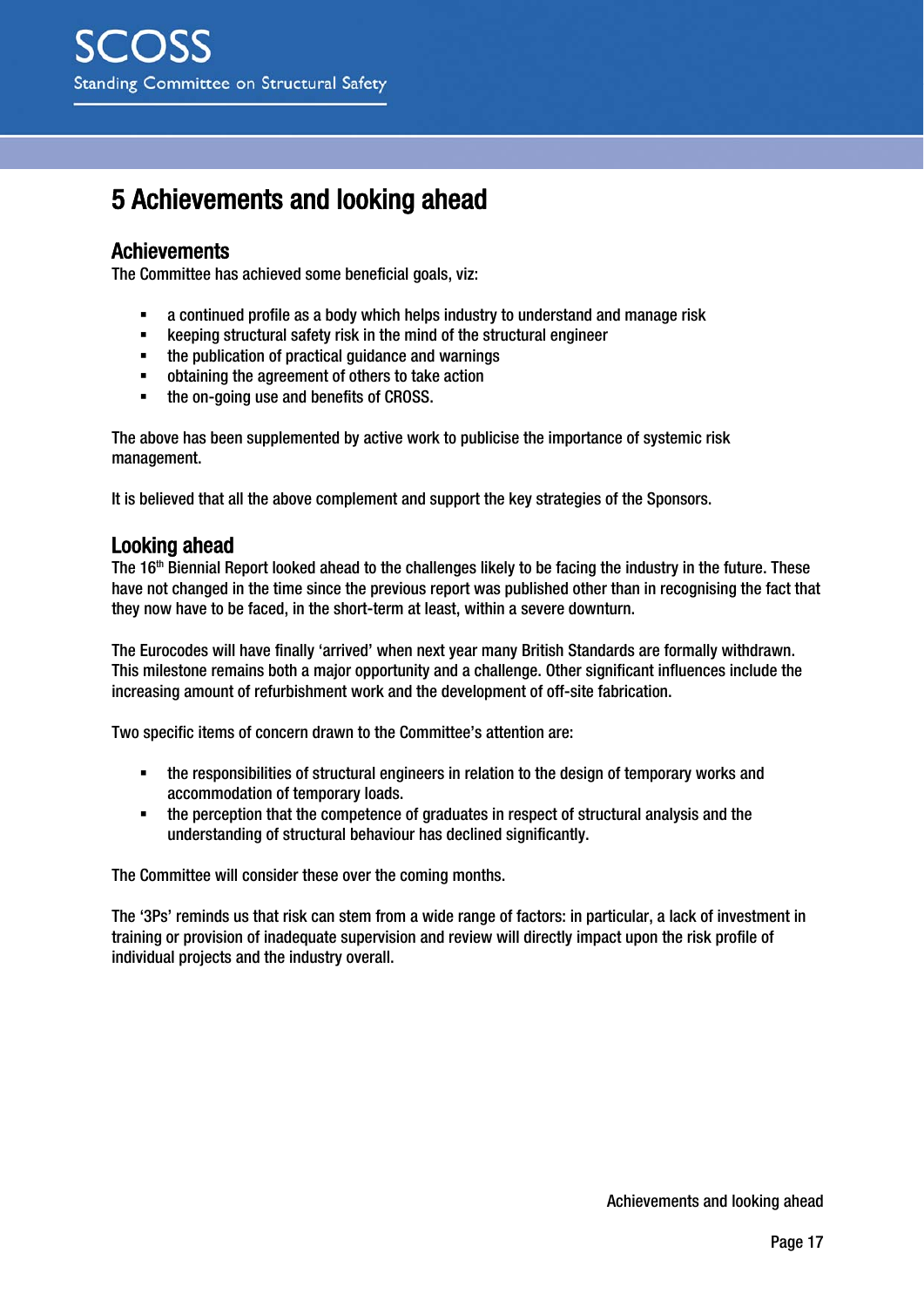# Appendix A - Membership of the Committee

#### Chairmen

Gordon Masterton OBE DTech BA MSc DIC FREng FRSE FICE FIStructE FIES MCIWEM, Vice President, Jacobs. [From October 2008]

Kate Priestley MBA CQSW HFIHEEM FRSA, Chair of the Leadership Centre for Local Government, previously Chief Executive, Inventures. [Until September 2008]

### Members

Stuart Alexander MA CEng FIStructE FICE MIMgt, Group Technical Coordinator, WSP Group. [From October 2005]

Brian Bell MA MSc DIC CEng FICE FIStructE, Director, Brian Bell Associates. [From October 2008]

Professor Marios Chryssanthopoulos BSc MS PhD DIC CEng FICE FIStructE, Professor of Structural Systems, School of Engineering, University of Surrey. [From October 2003]

Angus Cormie BSc CEng FICE FIStructE FIES, Technical Services Manager, Ogilvie Construction. [From October 2007]

Dr Graham Couchman MA PhD CEng MICE, Director, SCI. [From November 2007]

Amrit Ghose BA BAI MSc CEng CEnv FICE, Regional Director Transportation Structures, Faber Maunsell. [From October 2006]

Richard Hennessy BEng(Hons) CEng MIStructE MICE, Knowledge Manager – Structures Discipline Development Group, Buro Happold. [From November 2007]

Dr Alistair Hitchcock (co-opted member) BEng EngD CEng MICE, Project Manager, Mott MacDonald. [From July 2007]

Dr Tony Jones BEng PhD CEng FICE, Associate Director, Arup. [From October 2007]

Adrian Judge BA CEng MICE MIHT, Retired, formerly Director, Jacksons Civil Engineering. [Until October 2007]

John Lane BSc CEng FICE, Structures Engineer, Rail Safety & Standards Board. [Until October 2008]

Joe Locke MBE FREng MSc CEng FIStructE Fweldl, formerly Director, William Hare & Co. [Until October 2008]

David Mackenzie BE MS CEng FIStructE MIHKE MASCE, Partner, Flint & Neill Partnership. [Until October 2007]

Dr Allan Mann FREng PhD BSc(Eng) CEng FIStructE MICE, Senior Consultant, Jacobs. [From October 2003]

Appendix B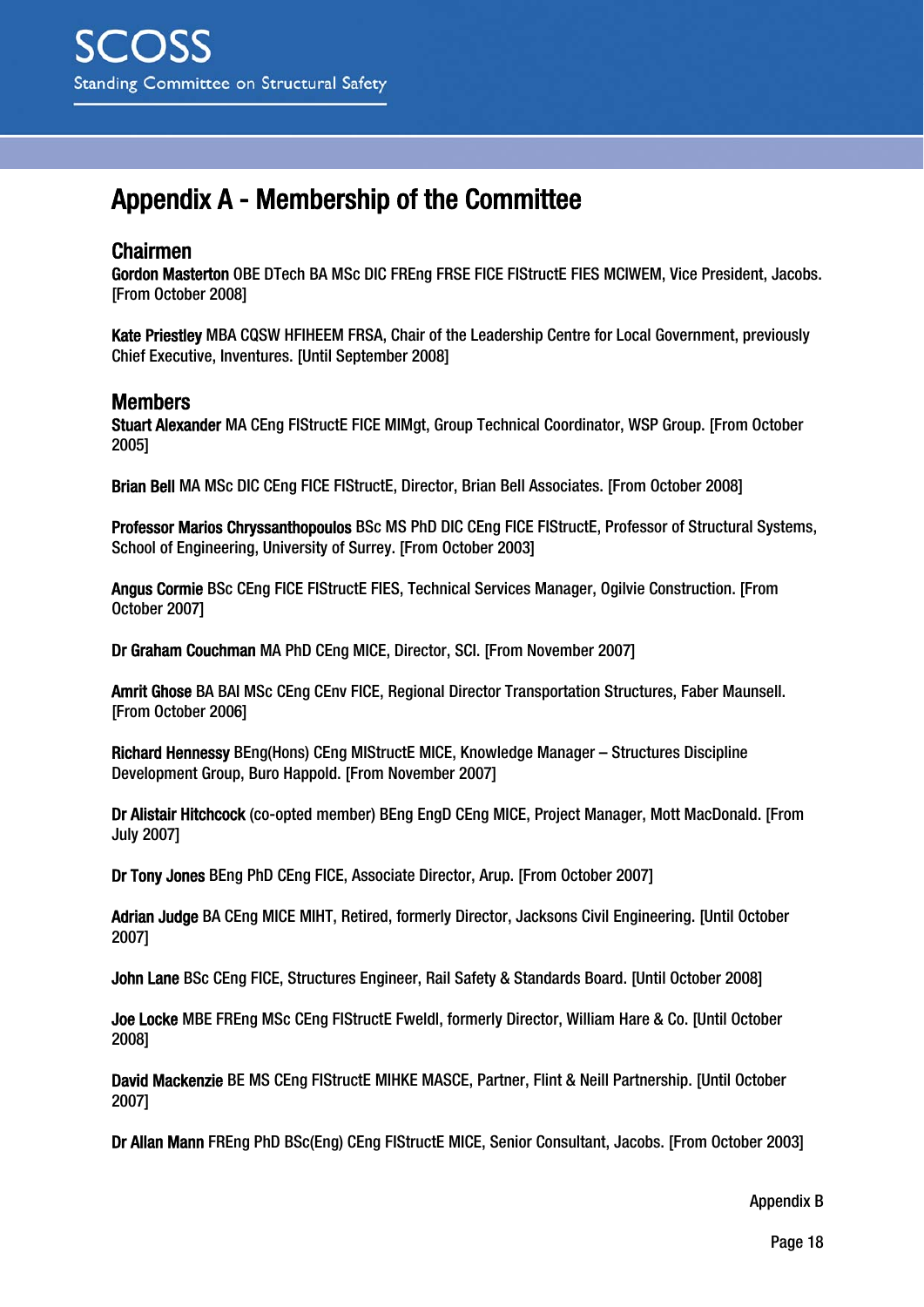Trevor Nicholls CEng MICE, Partner, Construction & Engineering Practice Group of K & L Gates LLP. [From October 2004]

Alan Powderham FREng BSc(Hons) CEng FIStructE FICE, Director, Transportation, Mott MacDonald. [From October 2005]

John Rushton BEng(Hons) MSc CEng MIStructE MICE, Partner, Peter Brett Associates. [Until October 2007]

Ian G Smith BSc(Hons) CEng MIStructE MICE, Chief Engineer, Design and Engineering Solutions, Atkins. [From October 2007]

Richard Snell BSc(Hons) FICE FRAE FIStructE, Consultant, formerly BP Exploration. [From October 2008]

Faith Wainwright FREng BA(Hons) FIStructE FICE, Director, Arup. [Until October 2007]

Phil Wright BEng MSc CEng MICE DipH&S, HM Principal Specialist Inspector (Construction Engineering), Health and Safety Executive. [From October 2003]

#### **Secretary**

John Carpenter BSc CEng FIStructE FICE CFIOSH, Consultant. [From 2002]